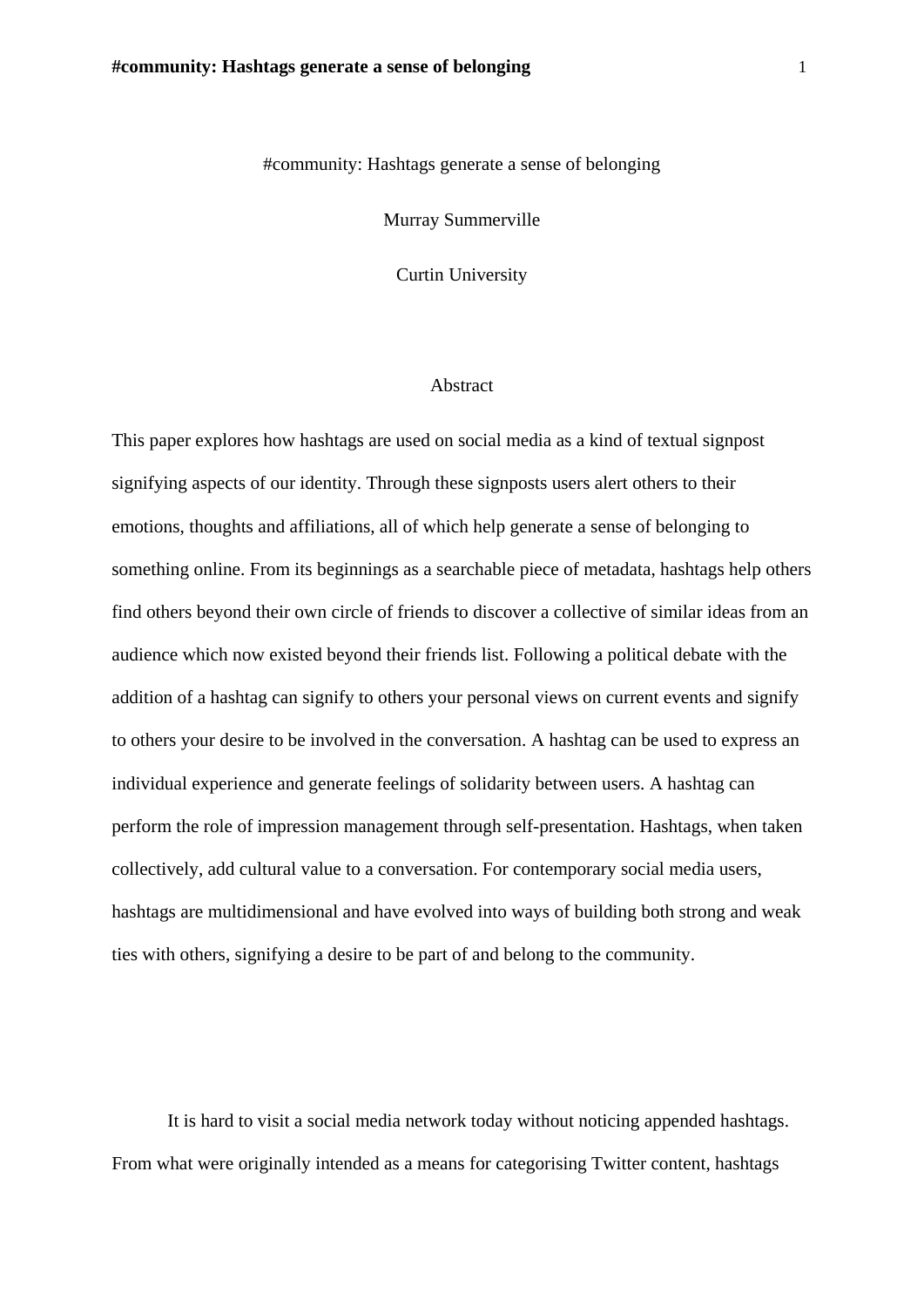today have defined political movements, become markers signifying support for a cause, use as an opiniated expression and can even be used as trigger to add an item to a shopping cart. Publishing personal thoughts, pictures, comments on public events, cultural taste etc., on social media sites is a new form of identity building in individualist societies (Aguiton & Cardon, 2007). From its very beginnings, in a social media context, Twitter users employed hashtags to organise and categorise their tweets, making reading the Twitter feed a more productive task. Hashtags did this by helping users scan for the tweets that contain particular hashtags on subjects and ignoring the tweets that were not important or as relevant (Pandell, 2017). A few years later Twitter made improvements to the hashtag functionality with the addition of hyperlinks. A hyperlinked hashtag grouped all Tweets with that specific hashtag into a single page of search results (Rao, 2009). An evolution was unfolding. Individuals now had a means for tagging personal thoughts on content and events. The searchable hashtag functionality was essentially a paradigm shift from simple categorisation to something which made it possible for social media users to discover a collective of similar ideas from an audience which now existed beyond their friends list. For contemporary social media users, hashtags are multidimensional and have evolved into ways of building both strong and weak ties with others, signifying a desire to be part of and belong to the community.

The integration of hashtags into conversations on Twitter is a useful communication tool. A diverse spectrum of global Twitter users are discoverable through a connected network of conversational threads grouped together by a hashtag (Zappavigna, 2015). Other leading social network sites followed suit with Instagram incorporating support for hashtags in January 2011 (Introducing Hashtags on Instagram, 2011) and Facebook's hashtag rollout starting in 2013 - which it claimed was implemented to help users participate in public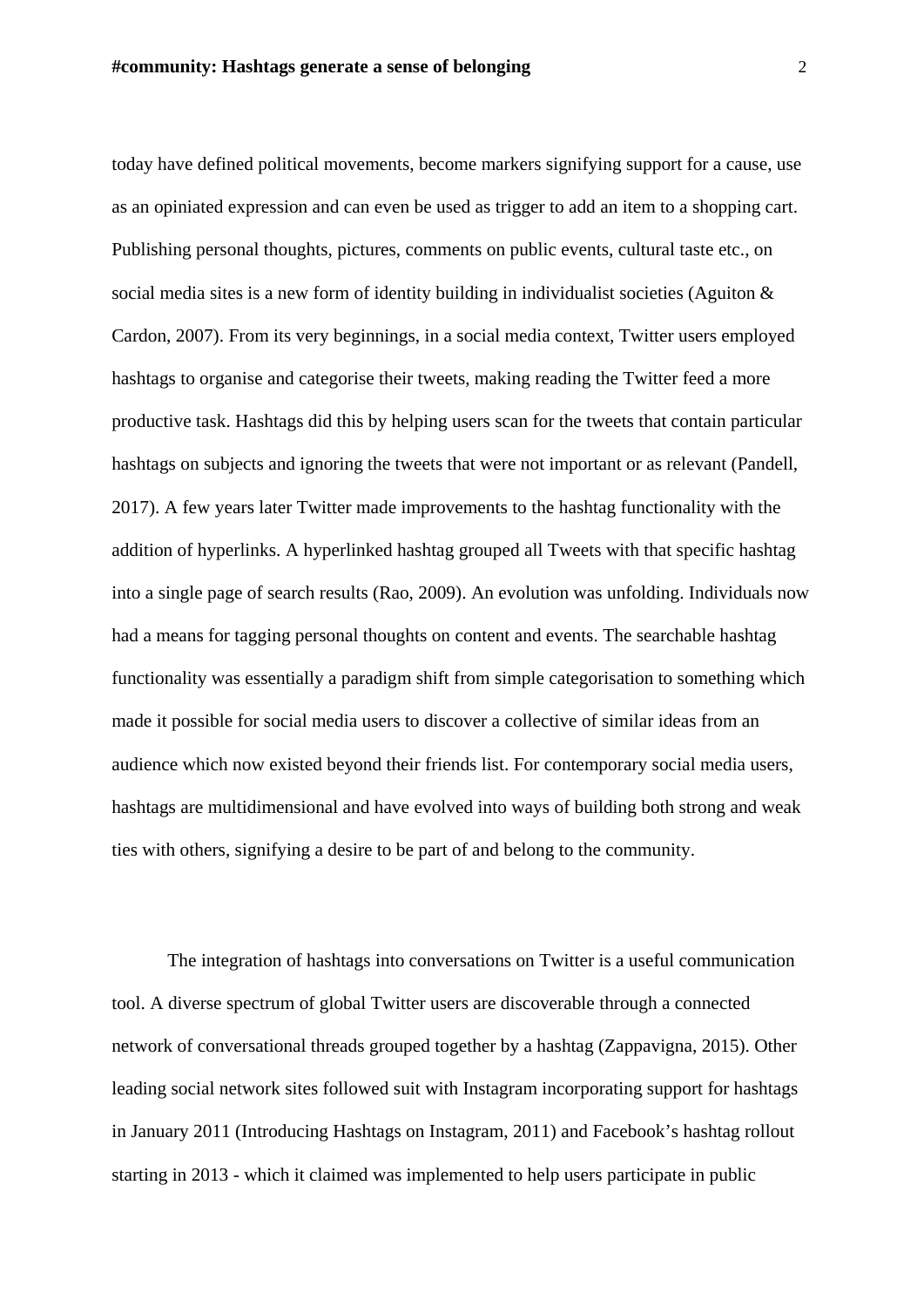conversations by discovering "some of the interesting discussions people are having about public events, people, and topics" (Lindley, 2013). Users were assigning their own meaningful hashtags to their content rather than being assigned by the social media platform. This creates a social 'folksonomy'. A folksonomy that evolves through social media describes how people tag posts using their own vocabulary to add explicit meaning (Vander Wal, 2007). As a linguistic device, hashtags serve multiple purposes, from grouping together content on topics to explaining a user's emotional state. For example, on Instagram, a popular social media site for sharing images, a user could post a picture of a home cooked meal and add the hashtags "#GlutenFree", "#nailedIt" and "#epicFail". Each of these tags informs us different particulars about the user. One is a physical trait of the meal, being gluten free, the other two can be tied to modern memes and personal emotions. They identify how the user feels about their cooking skills. While the first hashtag is a searchable categorisation, the addition of the second and third hashtag may serve no other function than to indicate the emotional state of the user. This use of the hashtag in this form is performing the role of impression management through self-presentation. For other users, reading the hashtag may generate an emotional response. This creates an interpersonal bond, linking together the users (Zappavigna, 2015). The use of hashtags as a form of self-presentation online, is a communicative method of creating a connection online with many users, generating a sense of community.

–

Erving Goffman (1971) proposed that interpersonal relationships and identity are constructed by the individual as a performance of carefully crafted management of impressions. Online, and particularly through social media, we curate our stream of personal information by choosing which image we are going to post or which situation we want to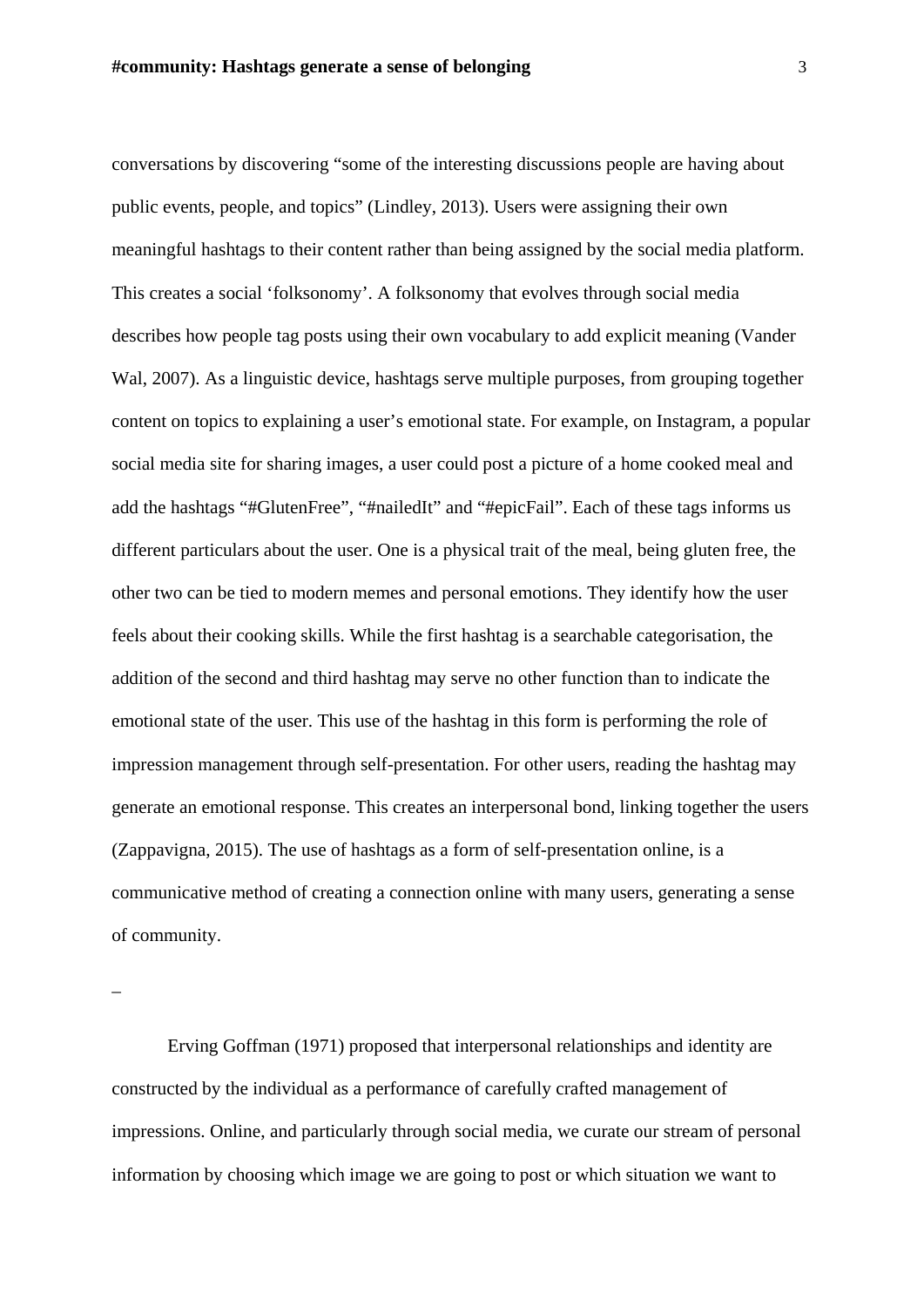have our say about – and hashtags provide a linguistic tool to add meaning to what we share. In the article 'Towards a Sociological Understanding of Social Media: Theorizing Twitter', Dhiraj Murthy (2012) describes the textual conventions employed by users to portray meaning, these include emojis and textual cues. As an identity performance, these textual cues could also be extended to the hashtag (Levine, 2014). Given the limitations of character space in a tweet, or misinterpretation of an image, social media posts may give off an unintended or accidental impression. This can be somewhat managed using a directed and purposeful hashtag attached to a post. Taking the example of the person's Instagram picture of a failed cooking attempt, at first glance, the image itself may give the impression that the user is proud of their cooking attempt as they have posted it and shared it for the world to see. However, the addition of the #nailedit hashtag is a self-deprecating cue with implied meaning that they may not be taking their attempt too seriously (Know Your Meme, 2011). Current online social media platforms allow users to play with and manipulate the way people perceive their identity (Iqani & Schroeder, 2016). In times past, before Web 2.0 and the interactive web, identity issues such as race, sexual orientation, economic standing or religion were constructed by our physical relationships and crafted under a set of constrained circumstances (Zhao, Grasmuck, & Martin, 2008). Today our identity can be explored online without ever meeting similar people face-to-face (Williams, 2008). Hashtags are a way to convey aspects our identity online as we seek out others who have identified themselves in a similar form online. For example, social media sites like Instagram provide opportunities for us to create a persona that may or may not match our real-life persona or what other might see in a face-to-face meeting. In some instances, these social media sites offer us an opportunity to create multiple accounts with each with different personas and each a performance with the opportunity of reaching different and unique audiences.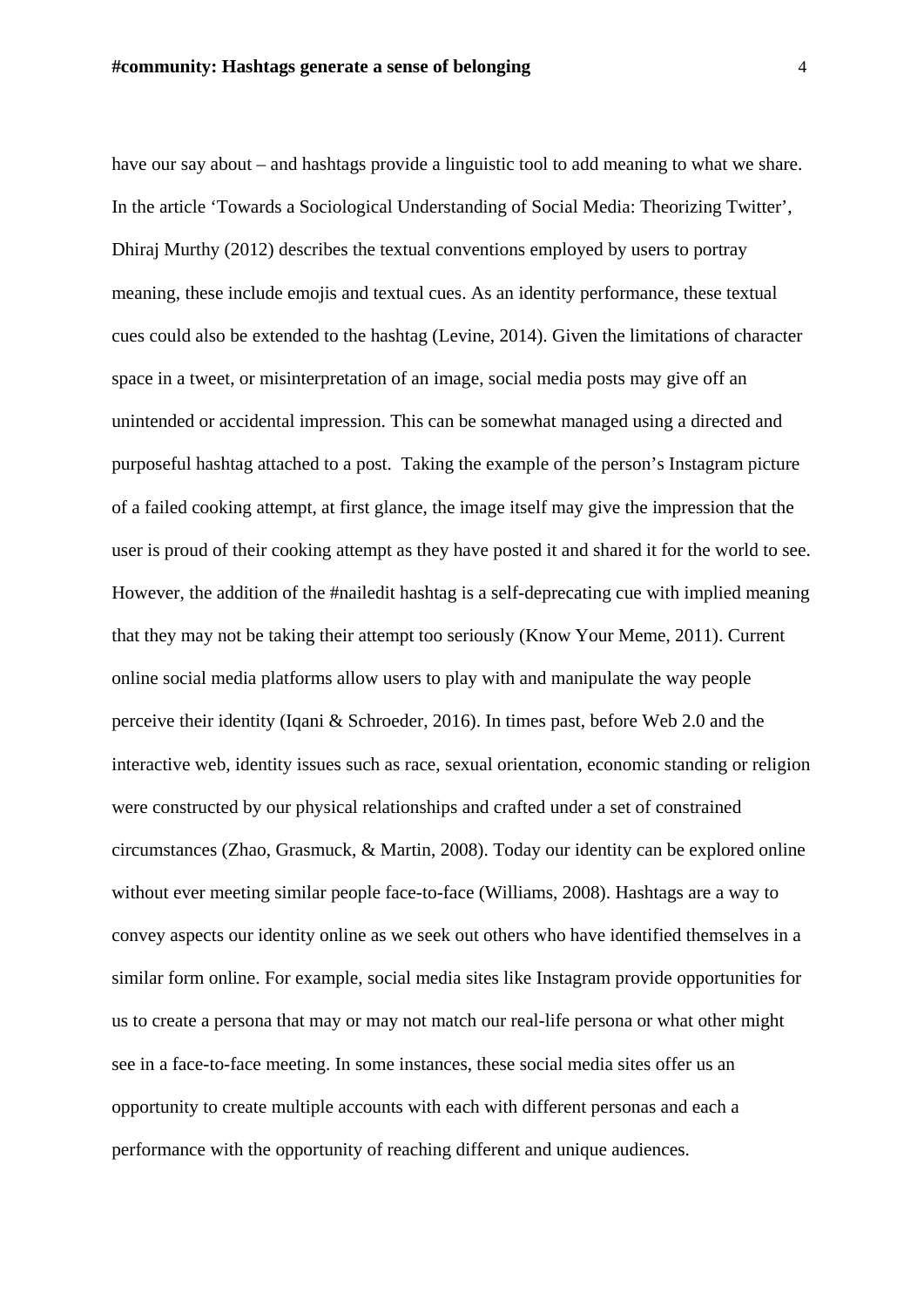A hashtag can be used to signify a sense of belonging. Taken as a form of metadata attached to a post, a hashtag becomes searchable criteria for users across the globe and a single hashtag may serve different or multiple purposes. This multidimensional aspect of the hashtag can signify a person's interest in a topic as well as signifying to others their involvement in the community of users who are also using the same hashtag (Zappavigna, 2015). For example, users following the political debate in Australia may choose to use the hashtag #AUSPOL to signify they are interested in a particular candidate or political movement, at the same time signifying to others that they wish to be involved in the political discussion. In a recent study, Vaccari, Chadwick, & Loughlin (2015) found that users who use this practice are often highly educated and signifying to others that they have a distinct interest in politics. This is a very public display of their preferences and can be used as a method of identity profiling (Vaccari et al., 2015). In a similar fashion, the use of hashtags can not only signify a person's preferences, but also reflect their motives and reasons to feel part of a community (Porter, 2015). This is evident through activism or protest hashtags. Similarly, the Occupy movement during the 2000s, which began as a physical protest on Wall Street to demonstrate the growing differences between the wealthiest citizens of the United States and the rest of the country (Gibson, 2013). Online, through social media networks, the movement spread to more cities across the United States and globally as a larger social movement and people identified themselves as participants in this movement using the #occupy hashtag. This hashtag was then used to signify a user's geographic identity through the addition of their city, often appended to the hashtag, for example #occupySydney. It has been demonstrated that the use of these hashtags had created a personal connection with participants at physical locations and through the network of online users in other parts of the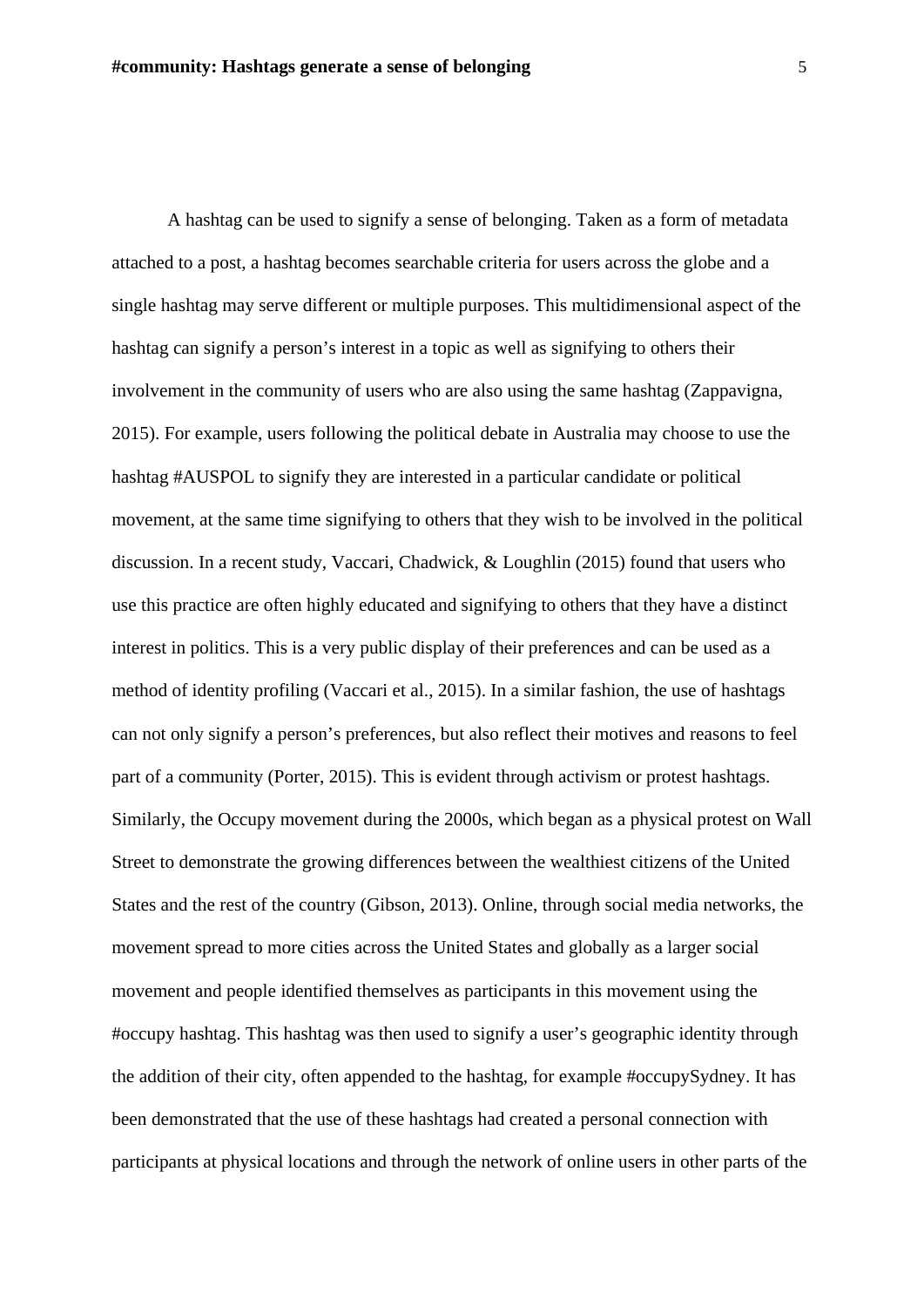world (Croeser & Highfield, 2014). Similarly, and most recently on social media, the popularity of the hashtag #MeToo has been used to express an individual experience and at the same time generate feelings of solidarity between users who have experienced sexual harassment or violence (Davis and Zarkov, 2018). Friedman and McAdam (1992) state that expressing a desire to partake in a collective social movement is akin to attaching a desire to assume the traits of that movement in one's personal identity. Therefore, it could be seen that by attaching a hashtag to a social media post, signifying a connection with a cause or political movement, is publicly signifying the desire to be recognised as part of the collective identity traits of that group or community.

The introduction of mobile technology to the home environment has enabled their use while participating in other activities, for example watching television while simultaneously tweeting. Television has traditionally provided the starting point for conversations with peers, friends and family. Mobile technology and online social media applications shift the communication boundaries from these traditional close personal ties to an audience that exist beyond conventional face-to-face ties. Katz, Rice, Acord, Dasgupta and David (2004) found that the informal nature of online conversation, as often realised through social media, promotes the opportunity for people who want to share their opinions with others who they may not have close personal relations. Technology is being used in this way to support the formation of online communities who are bound together by a shared interest (Wellman & Gulia, 1999). Ties within the group are strengthened as everyone participating by tagging their post with a common hashtag benefit through extended and varied conversations (Katz et al., 2004). Today many discussions online via social media involve the practice of participating in live televised events through comments or posts on social media (Vaccari et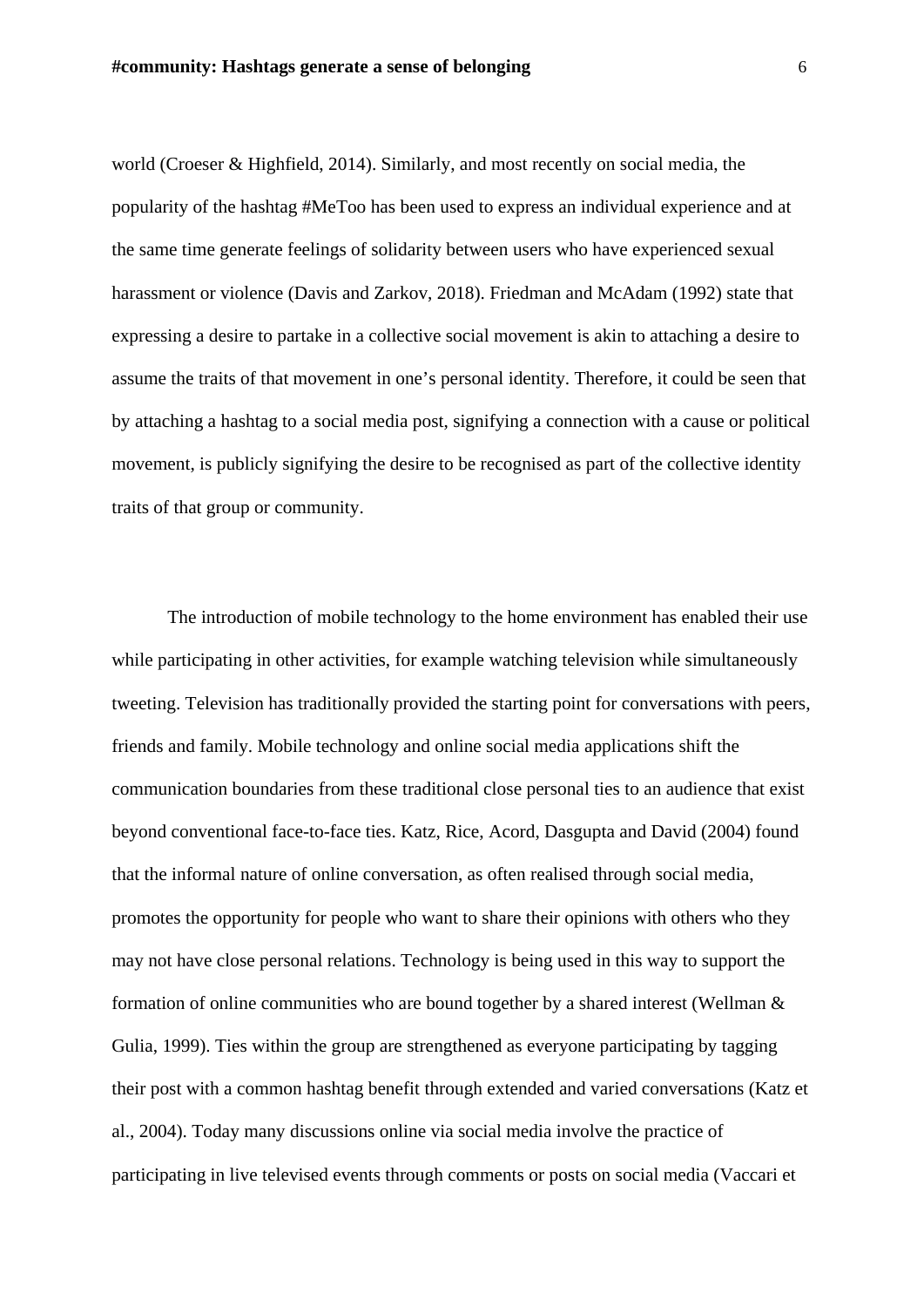al., 2015). Event-specific hashtags, for example a named live event or television show title, have provided viewers new methods of following conversations about televised content in real time. Engaging with content by following a hashtag is providing a shared viewing experience between users who would have previously not had the means to communicate with each other. For example, during the recent broadcast of the Olympic Games in London, communities of users on social media posted their frustration and disappointment in the televised coverage with the use of the hashtag #NBCFail. O'Hallarn and Shapiro's (2014) analysis of the use of this hashtag showed that the use of this hashtag created an instant and live shared experience for the participants. The use of event specific hashtags during televised events ties these people together under a singular commonality. Many reasons exist for individuals to feel the need to participate in online discussions, including enjoyment, selfexpression and self-identity (Porter, 2015). There is supporting evidence to show that users who are participating, by sharing their opinions and reactions on broadcasts, desire to be part of a larger community, however, these connections may not be as meaningful as physical real-world connections (Wohn & Na, 2011). Their insincerity and looseness may fool the user into believing that they belong to something greater (Kats et al, 2006). Aguiton and Cardon (2007) describe users who contribute and engage in online communities in this way are creating 'weak' connections. None the less, these weak connections represent opportunities for people to share their thoughts and emotions on topics and ways to express their identity amongst others who are also freely sharing their opinions. All users benefit in this community, as taken collectively, individual contributions add cultural value to a conversation when the conversation is viewed as a whole (Bennet, 2012). To this extent, collectively these hashtaged posts are a social commodity, given freely, which strengthen social ties and increase feelings of connectedness - which are foundation feelings to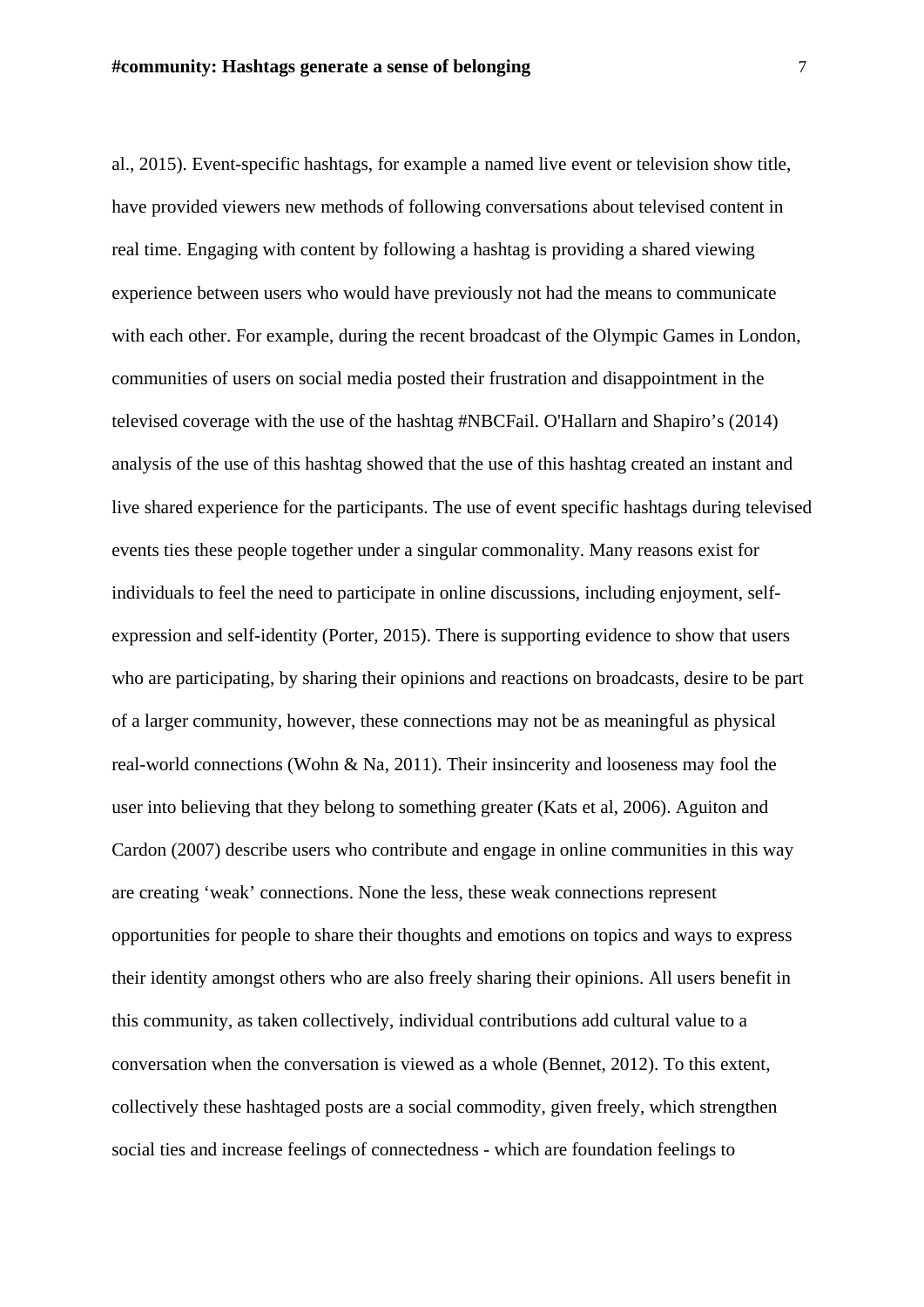belonging (Kats et al., 2004). By tagging a post with a hashtag these weak connections bind users together socially to support feelings of belonging.

Social media continue to play a large part in the formation of communities online. A single hashtag can evoke similar feelings and emotional ties between users. A hashtag can generate a sense of empowerment through social activism, or a hashtag can simply make you feel as if you are part of a larger conversation by sharing your opinion with other users. Whether targeted or casually added to a social media post, hashtag use signifies to other users an intention or motive. Grouped together, under a single hashtag, individual social media posts provide combined cultural value. The evolution of the hashtag, from a way to categorise posts to one that binds similar users together from across the globe, the hashtag continues to create communities online by binding users together.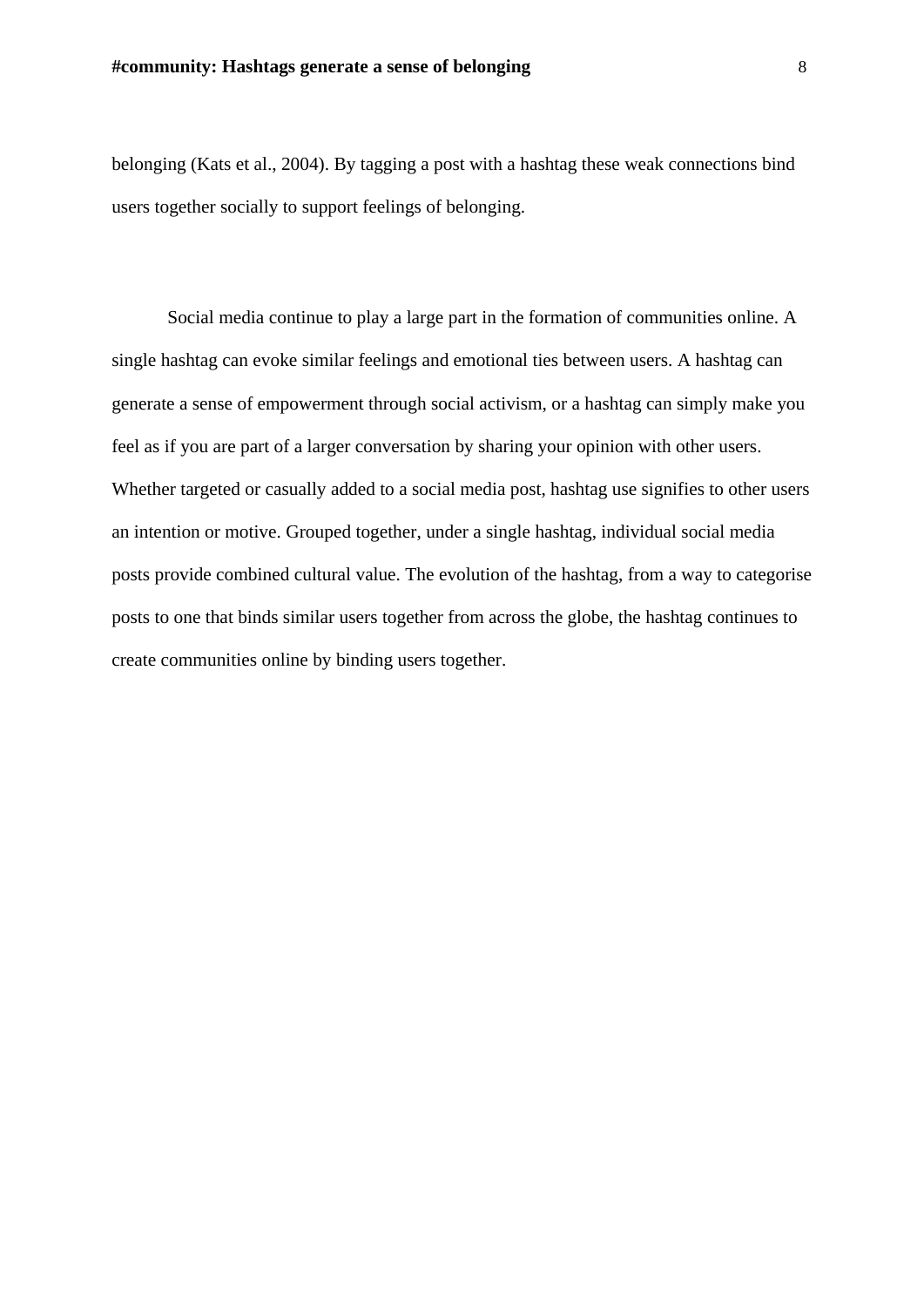## References

- Aguiton, C., & Cardon, D. (2007). The Strength of Weak Cooperation: An Attempt to Understand the Meaning of Web 2.0. *Communications & Strategies*, *65*(1). https://mpra.ub.uni-muenchen.de/4581/1/MPRA\_paper\_4581.pdf
- Bennett, L. (2012). Patterns of listening through social media: online fan engagement with the live music experience. *Social Semiotics, 22*(5), 545-557. doi:10.1080/10350330.2012.731897
- Croeser, S., & Highfield, T. (2014). Occupy Oakland and #oo: Uses of Twitter within the Occupy movement. *First Monday, 19*(3). doi:http://dx.doi.org/10.5210/fm.v19i3.4827
- Friedman, D., & McAdam, D. (1992). Collective identity and activism. *Frontiers in social movement theory*, 156-173.
- Gibson, M. R. (2013). The Anarchism of the Occupy Movement. *Australian Journal of Political Science, 48*(3), 335-348. doi:10.1080/10361146.2013.820687

Goffman, Erving (1971). *The presentation of self in everyday life*. Penguin, Harmondsworth

- Introducing Hashtags on Instagram. (2011). Retrieved from http://instagram.tumblr.com/post/8755963247/introducing-hashtags-on-instagram
- Iqani, M., & Schroeder, J. E. (2016). #selfie: digital self-portraits as commodity form and consumption practice. *Consumption Markets & Culture, 19*(5), 405-415. doi:10.1080/10253866.2015.1116784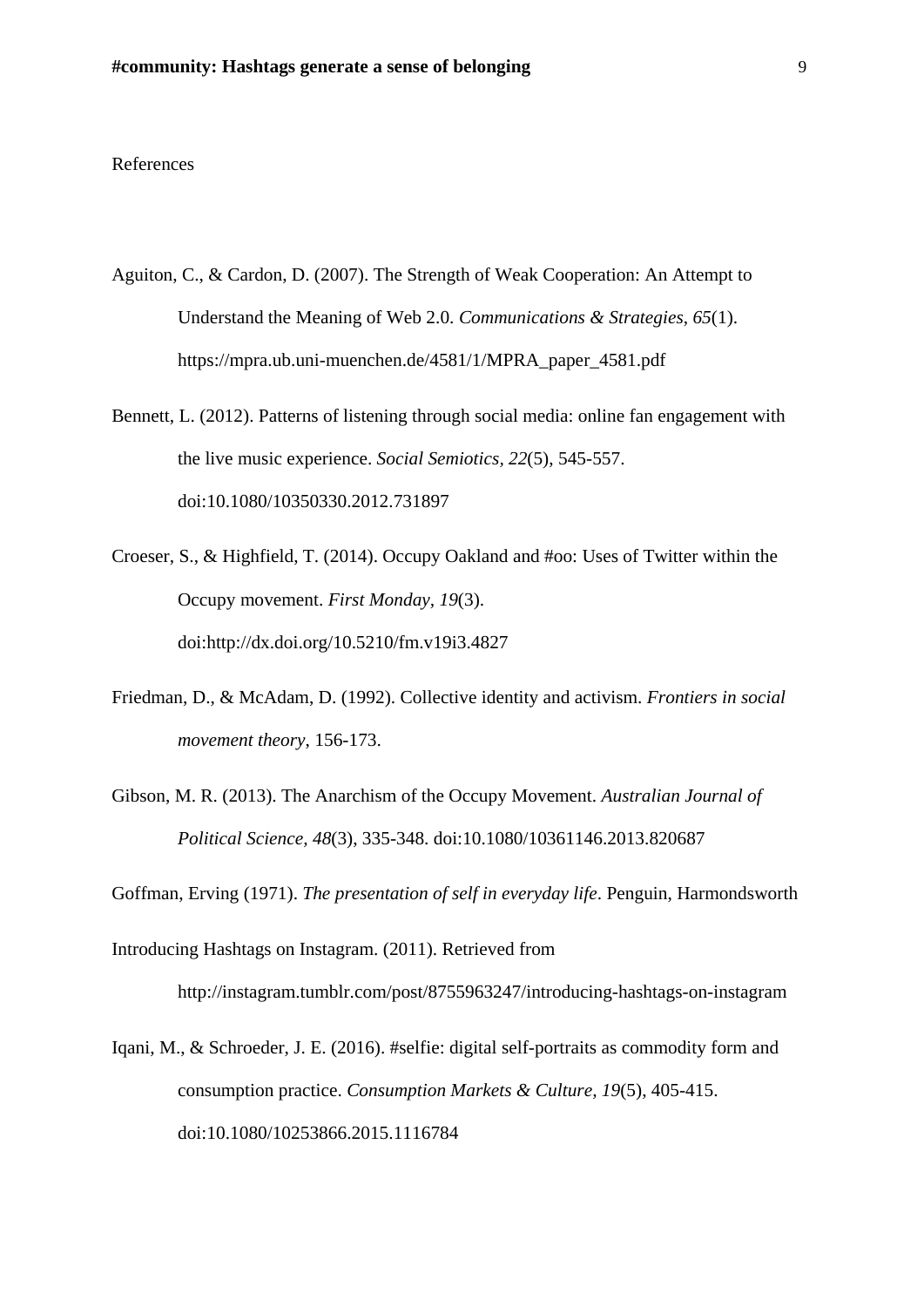- Katz, J. E., Rice, R. E., Acord, S., Dasgupta, K., & David, K. (2004). Personal Mediated Communication and the Concept of Community in Theory and Practice. In P. Kalbfleisch (Ed.), *Communication and Community: Communication Yearbook 28* (pp. 315-371). Mahwah, NJ: Erlbaum
- Know Your Meme. (2011). Nailed It. Retrieved from http://knowyourmeme.com/memes/nailed-it
- Levine, S. (2014). *Erving Goffman and you* (Order No. 1554843). Available from ProQuest Central; ProQuest Dissertations & Theses Global; Social Science Premium Collection. (1529499037). Retrieved from https://search-proquestcom.dbgw.lis.curtin.edu.au/docview/1529499037
- Lindley, G. (2013, June 12). Public Conversations on Facebook. (2013). Retrieved from https://newsroom.fb.com/news/2013/06/public-conversations-on-facebook
- Murthy, D. (2012). Towards a Sociological Understanding of Social Media: Theorizing Twitter. Sociology, 46(6), 1059-1073. doi:10.1177/0038038511422553
- O'Hallarn, B., & Shapiro, S. (2014). #NBCFail: A qualitative review of the shared experience as a social movement. *First Monday, 19*(1). doi:http://dx.doi.org/10.5210/fm.v19i1.4760
- Pandell, L. (2017, May 19). An Oral History of the #Hashtag. WIRED. Retrieved from https://www.wired.com/2017/05/oral-history-hashtag/
- Porter, C. E. (2015). Virtual communities and social networks. In L. Cantoni and J. A. Danowski, (eds). Communication and Technology. Berlin: De Gruyter. pp. 161 - 179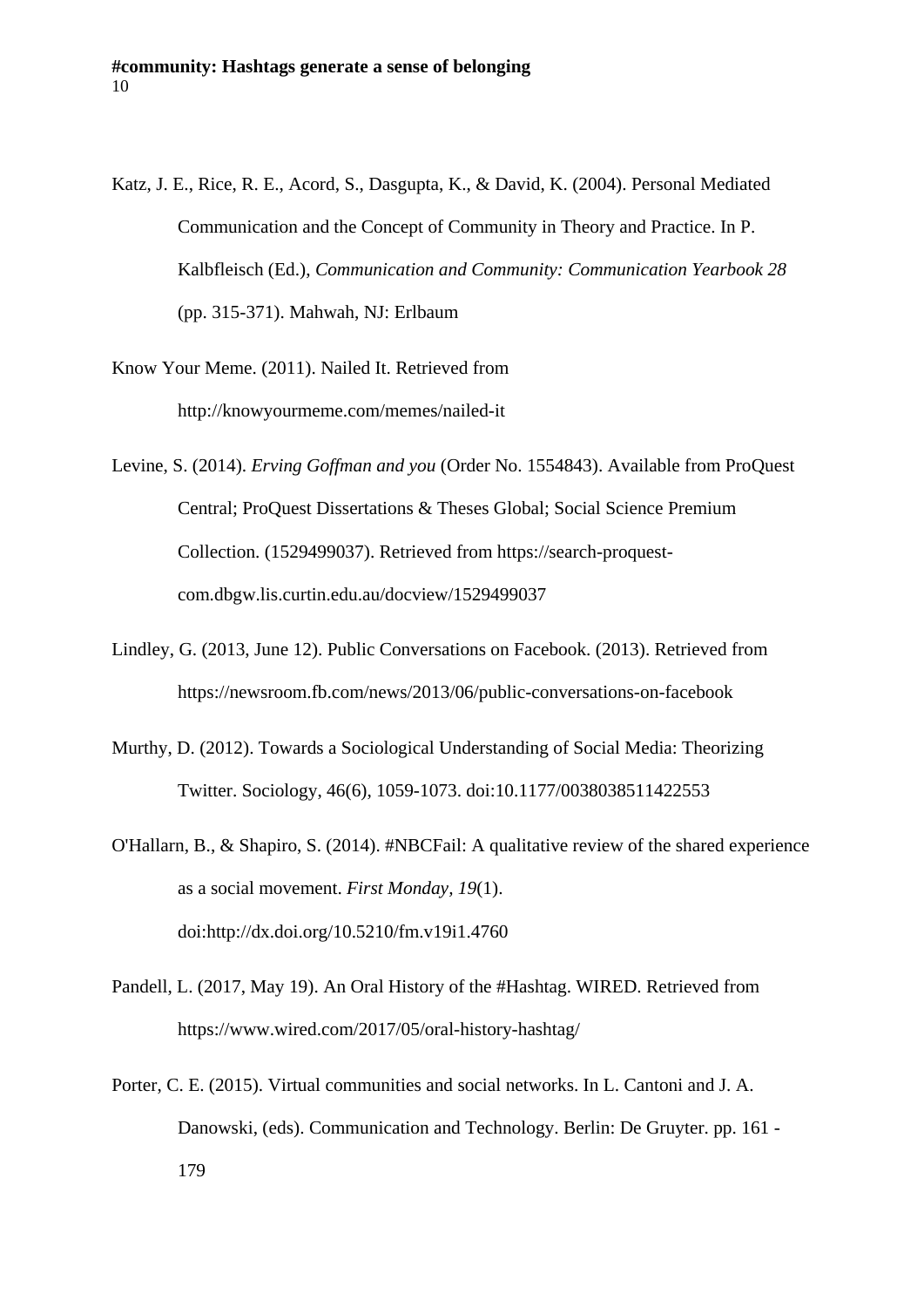- Rao, L. (2009, July 03). Twitter Makes Hashtags More #Useful. *Tech Crunch*. Retrieved from https://techcrunch.com/2009/07/02/twitter-makes-hashtags-more-useful/
- Vander Wal, T. (2007. February, 2). Folksonomy Coinage and Definition. Retrieved from http://vanderwal.net/folksonomy.html
- Vaccari, C., Chadwick, A., & Loughlin, B. (2015). Dual Screening the Political: Media Events, Social Media, and Citizen Engagement. *Journal of Communication, 65*(6), 1041-1061. doi:10.1111/jcom.12187
- Wellman, B., & Gulia, M. (1999). Net Surfers Don't Ride Alone: Virtual Communities as Communities. In P. Kollock, & M. Smith (Eds.), *Communities and Cyberspace*. New York: Routledge.
- Williams, B. T. (2008). "Tomorrow Will Not be Like Today": Literacy and Identity in a World of Multiliteracies. *Journal of Adolescent & Adult Literacy, 51*(8), 682-686. doi:10.1598/jaal.51.8.7
- Wohn, D., & Na, E. (2011). Tweeting about TV: Sharing television viewing experiences via social media message streams. *First Monday, 16*(3). doi:http://dx.doi.org/10.5210/fm.v16i3.3368
- Zappavigna, M. (2015). Searchable talk: the linguistic functions of hashtags. *Social Semiotics*, 1-18. doi:10.1080/10350330.2014.996948
- Zarkov, D., & Davis, K. (2018). Ambiguities and dilemmas around #MeToo: #ForHow Long and #WhereTo? *European Journal of Women's Studies, 25*(1), 3-9. doi:10.1177/1350506817749436